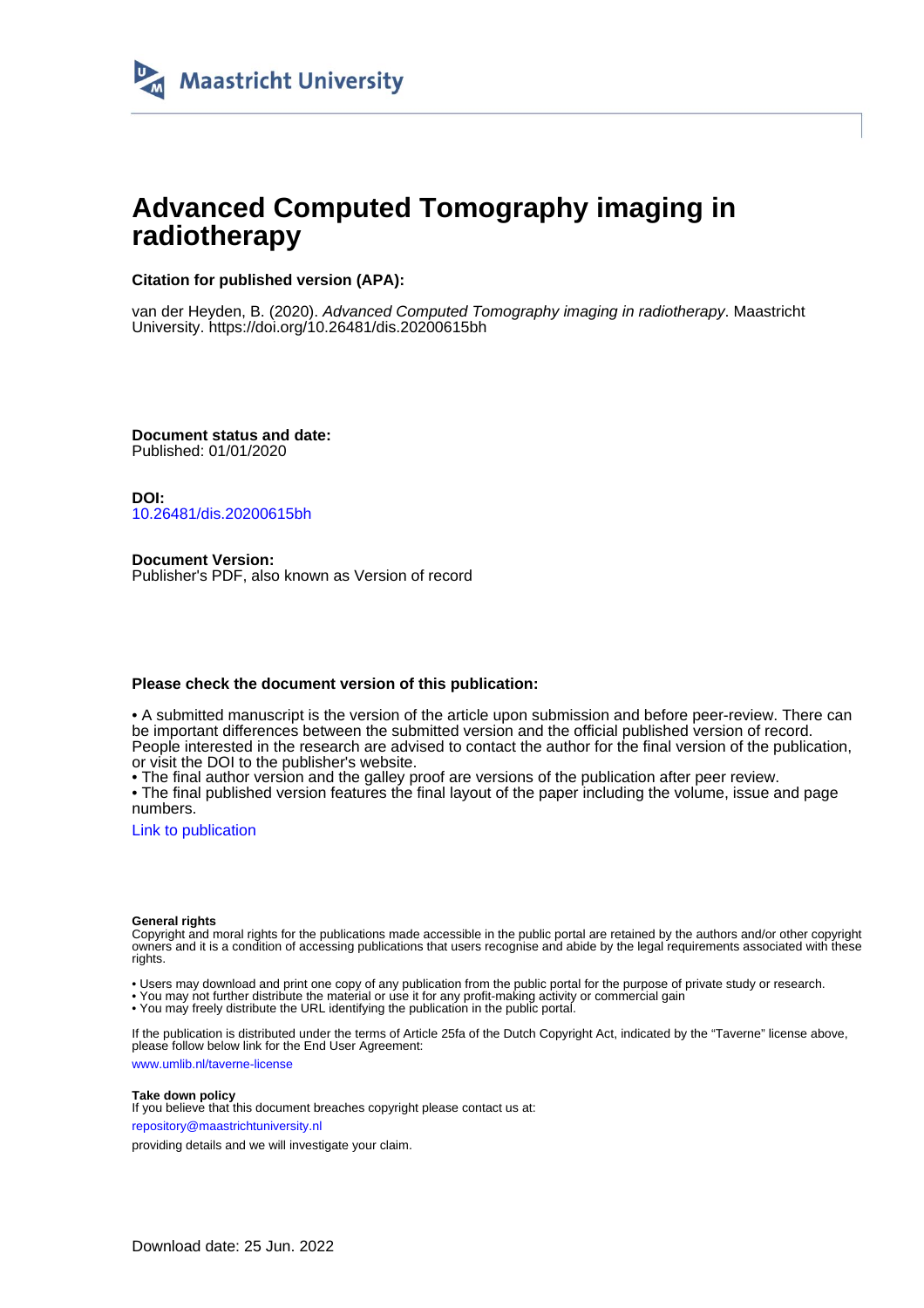# Valorization Addendum

# "Advanced Computed Tomography imaging in radiotherapy"

# Background

The prevalence of cancer is a growing healthcare problem and a leading cause of death worldwide. The number of cancer deaths can be reduced through new developments in cancer diagnosis and cancer treatment. Cancer diagnosis techniques including laboratory tests, biopsies, and non-invasive imaging are all essential to detect nonmetastatic cancers at an early stage. Cancer treatment encompasses several techniques such as surgery, systemic therapy, and radiotherapy. Innovations in cancer diagnosis and treatment are required to increase cancer treatment efficacy. These innovations are also needed to reduce treatment induced side-effects during the treatment period. Radiotherapy induced side-effects are uncomfortable and potentially exist in the further lifespan of the patient.

# Products, Innovations, and societal or commercial relevance

## $DirectDensity^{TM}$  image reconstruction algorithm

Several techniques to improve cancer treatment and its workflow have been studied in this thesis. The first part of this thesis had a more clinically oriented focus with the commissioning of the DirectDensity<sup> $TM$ </sup> image reconstruction algorithm in MV photon therapy. This study was part of a market evaluation phase study of the Siemens Healthineers Confidence RT pro dual-spiral CT scanner. The publication of this work gained interest from medical physicists since it describes the complete commissioning workflow of this novel CT image reconstruction algorithm for several treatment sites. After this study was published and presented at the largest European conference for radiotherapy and oncology, Siemens Healthineers estimated in July 2019 that over 100 scanners were licensed worldwide with the DirectDensity<sup>TM</sup> image reconstruction algorithm (private correspondence with Siemens Healthineers). Market evaluation phase studies are essential for industrial partners that do not have direct access to clinical data and clinical expertise. Industrial partners look at clinical collaborations as an added value, and for them, it is absolutely required to evaluate the usability of the algorithm or device on more clinically oriented criteria. Chapter 3 of this thesis contributed to the market evaluation phase of Siemens Healthineers's DirectDensity™ image reconstruction algorithm.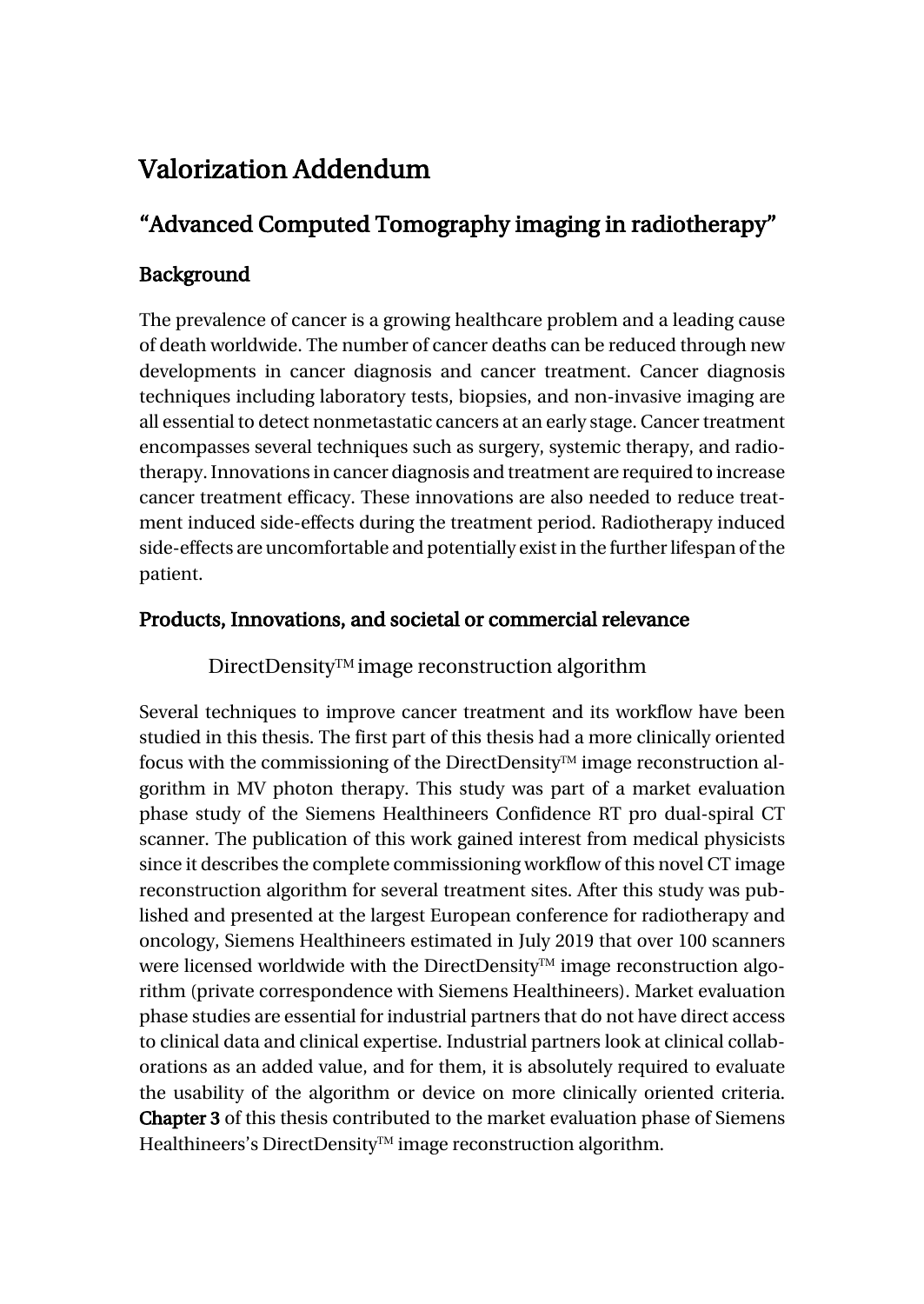## VOXSI simulation software

The research carried out at Maastro and at other institutes worldwide has resulted in a large number of publications which have shown the benefits of dualenergy CT in radiotherapy. The acquired knowledge from past years and the best performing algorithms in dual-energy CT available in literature were combined in a free and open-access simulation software package for single- and dual-energy CT (VOXSI). VOXSI has been made publicly available for online download1 . After development, this simulation software is being actively used for teaching and research purposes by several universities and companies. Later, open-source access and development support was provided to two international research institutions which are currently working on extension packages for proton radiography and advanced noise modelling. Other free openaccess simulation software is often complicated to install and does not provide built-in image reconstruction and analysis software. Our simulation software directly enables advanced single-energy CT and dual-energy CT post-processing which is currently not available in any other software simulation package. VOXSI has been programmed in an object-oriented and a modular way, which enables the easy implementation of future science and technology inside the software.

## Monte Carlo simulations

Monte Carlo simulation software is often used in radiotherapy to comprehend systems, experiments, or devices that deal with ionizing radiation. In this thesis, a Monte Carlo simulation model was developed from a novel imaging ring system on rails in collaboration with an industrial partner (medPhoton GmbH, Salzburg) (Chapter 6 and Chapter 7). This imaging ring simulation model was actively used to explore image quality improvements and was also used to investigate clever artificial intelligence methods that are able to correct for photon scatter in head and neck cancer patients. Although further investigations are needed to investigate the scatter removal performance (Chapter 7) in larger body sites and for other imaging spectra, this algorithm showed superior results compared to other advanced corrections in smaller body sites and has potential to be implemented in clinical software. All research in this project was part of an Eurostars framework between Maastro/Maastricht University and med-Photon GmbH.

<sup>1</sup> https://voxsi.weebly.com